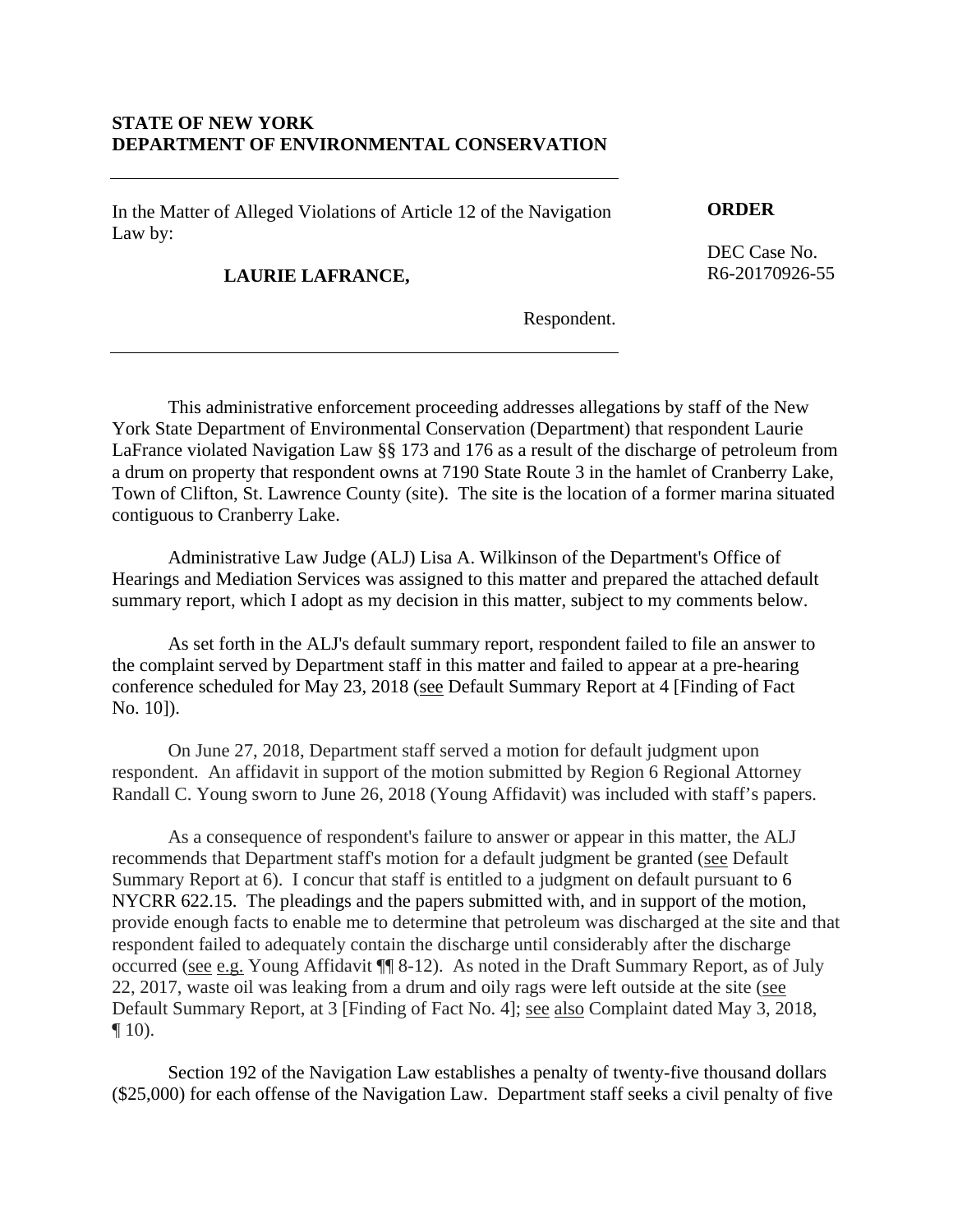hundred dollars (\$500) for violating Navigation Law § 173 (which prohibits the discharge of petroleum) and one thousand dollars (\$1,000) for violating Navigation Law § 176 (which obligates a person discharging petroleum to immediately undertake to contain the discharge), for a total civil penalty of one thousand five hundred dollars (\$1,500).

Department counsel states that Department staff would generally seek a higher penalty for a discharge of petroleum to the environment, but staff took into account several mitigating factors in this case. These factors include that the marina at the site which had been operated by respondent's late husband is no longer in business, the discharge was "comparatively small," respondent engaged a contractor to remediate the site (albeit after the enforcement action was commenced), and respondent's contractor undertook remedial actions that went beyond addressing the violations alleged by staff ("including the removal of drums and a tank that were not subject to this enforcement action") (see Young Affidavit ¶ 22; Default Summary Report at 6). Based on this record, the requested penalty of one thousand five hundred dollars (\$1,500) is authorized and appropriate.

Although staff has requested that the civil penalty be paid within fifteen (15) days of the service of this order, based on my review of this matter I am providing some additional time for the payment of the civil penalty. I hereby direct that respondent submit the civil penalty to the Department within forty-five (45) days of service of this order upon respondent.

**NOW, THEREFORE,** having considered this matter and being duly advised, it is **ORDERED** that:

I. Department staff's motion for a default judgment pursuant to 6 NYCRR 622.15 is granted. By failing to answer the complaint or appear at the pre-hearing conference, respondent Laurie LaFrance waived her right to be heard in this matter.

II. Based on the pleadings and papers submitted with and in support of Department staff's motion, respondent Laurie LaFrance is determined to have violated Navigation Law § 173 as a result of a discharge of petroleum on property she owns located at 7190 State Route 3 in the hamlet of Cranberry Lake, Town of Clifton, St. Lawrence County, New York and Navigation Law § 176 by failing to contain the discharge.

III. Within forty-five (45) days of service of this order upon respondent Laurie LaFrance, respondent shall pay a civil penalty in the amount of one thousand five hundred dollars (\$1,500) by certified check, cashier's check, or money order made payable to the New York State Department of Environmental Conservation.

IV. The penalty payment shall be sent to the following address:

New York State Department of Environmental Conservation Region 6 317 Washington Street Watertown, New York 13601-3787 Attn. Randall Young, Esq.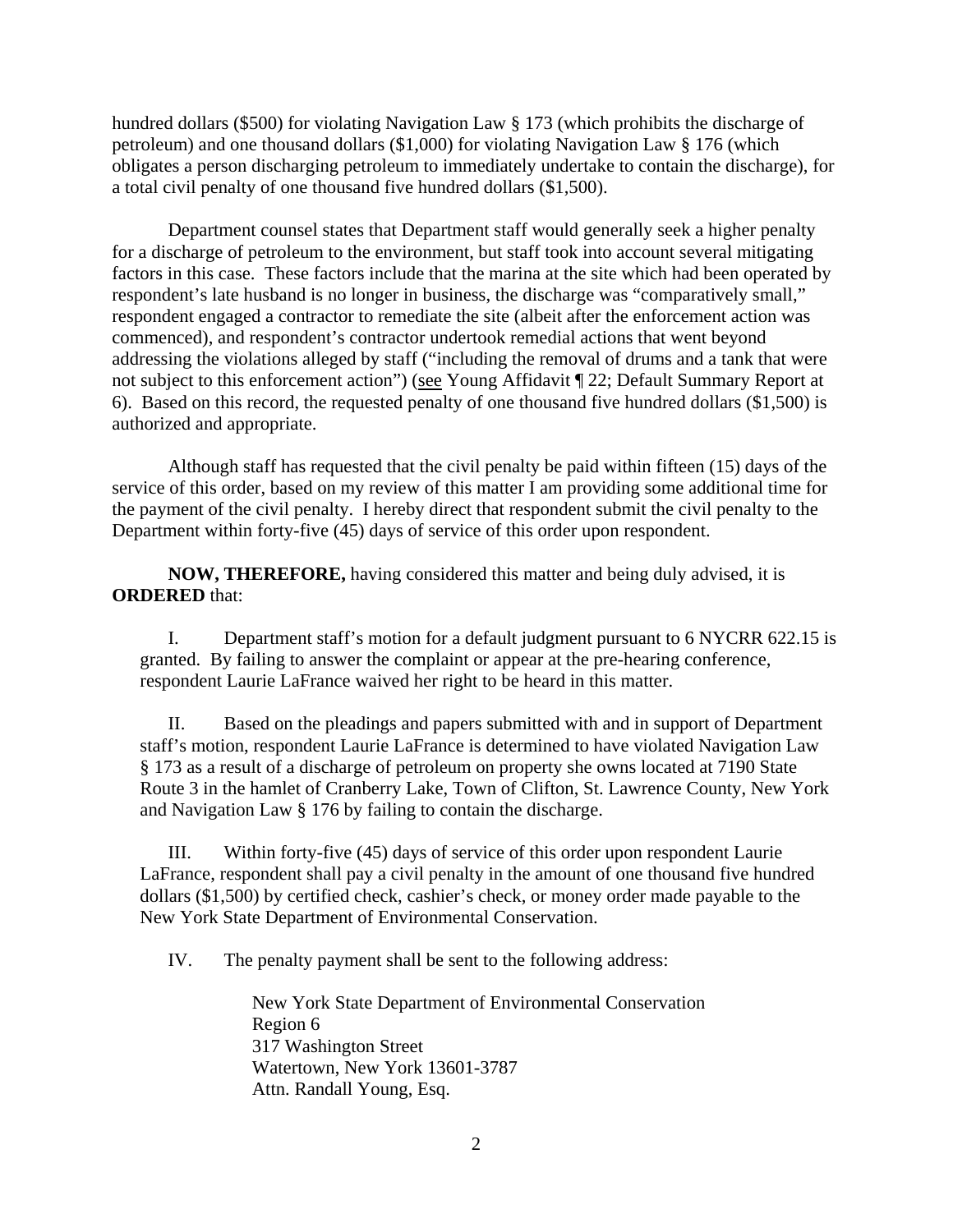V. Any questions or other correspondence regarding this order shall be addressed to Randall Young, Esq. at the address indicated in paragraph IV of this order.

VI. The provisions, terms, and conditions of this order shall bind respondent Laurie La France, and her agents, successors and assigns in any and all capacities.

 $\frac{1}{s}$ 

 Basil Seggos Commissioner

Dated: Albany, New York September 12, 2018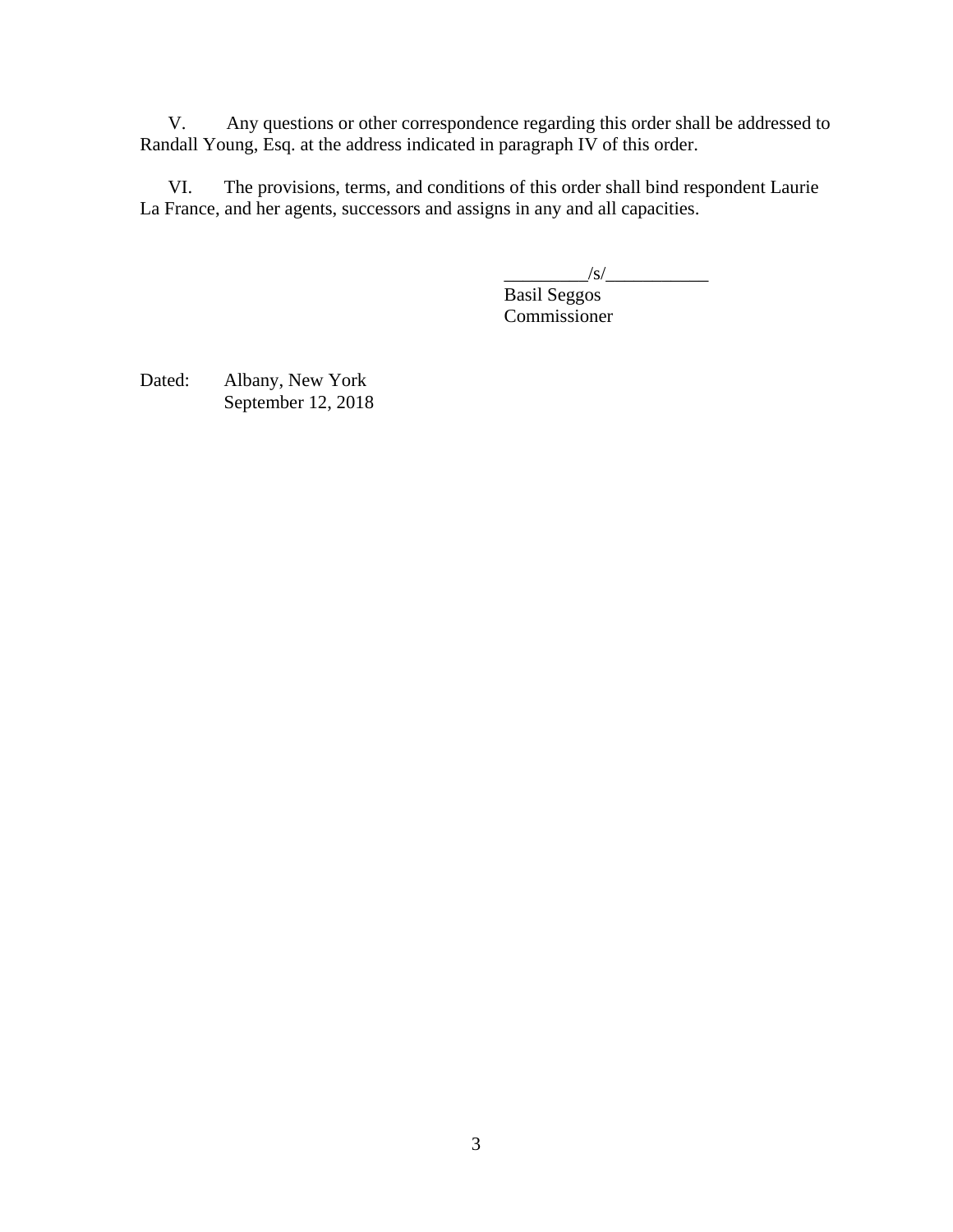## **STATE OF NEW YORK DEPARTMENT OF ENVIRONMENTAL CONSERVATION**

In the Matter of the Alleged Violations of Article 12 of the Navigation Law by:

### **DEFAULT SUMMARY REPORT**

DEC Case No. R6-20170926-55

# **LAURIE LAFRANCE,**

Respondent.

#### **Appearances:**

- Thomas S. Berkman, Deputy Commissioner and General Counsel (Randall C. Young, Regional Attorney, of counsel), for staff of the Department of Environmental Conservation

No appearance for respondent Laurie LaFrance.

### *Procedural History*

 Respondent Laurie LaFrance (respondent) is the owner of property located at 7190 State Route 3 in the hamlet of Cranberry Lake, Town of Clifton, St. Lawrence County (Site). On May 3, 2018, staff of the New York State Department of Environmental Conservation (Department) served respondent with a notice of hearing and complaint dated May 3, 2018 (complaint), alleging violations of sections 173 and 176 of the New York Navigation Law for discharging petroleum at the Site and failing to contain the discharge.

The complaint seeks an order of the Commissioner (1) finding respondent in violation of Navigation Law §§ 173 and 176, and (2) imposing a civil penalty in the amount of one thousand five hundred dollars (\$1,500), apportioned as follows: \$500 for violating Navigation Law § 173 by discharging petroleum; and \$1,000 for violating Navigation Law § 176 by failing to contain the discharge.

Department staff served the notice of hearing and complaint on respondent at her residence at 299 Aviation Road, Queensbury, New York 12804-1028 by certified mail on May 3, 2018 (*see* affidavit of April L. Sears, sworn to May 10, 2018 [Sears Aff]). The notice of hearing and complaint were delivered on May 7, 2018, and the receipt was returned signed by Colin Fraser, whom Mr. Young attests, upon information and belief, is respondent's son-in-law (affidavit of Randall C. Young sworn to June 26, 2018 [Young affidavit], ¶¶ 14-16). The notice of hearing informed respondent that an answer was due within 20 days, and that a pre-hearing conference was scheduled for May 23, 2018 at the Department's offices at 317 Washington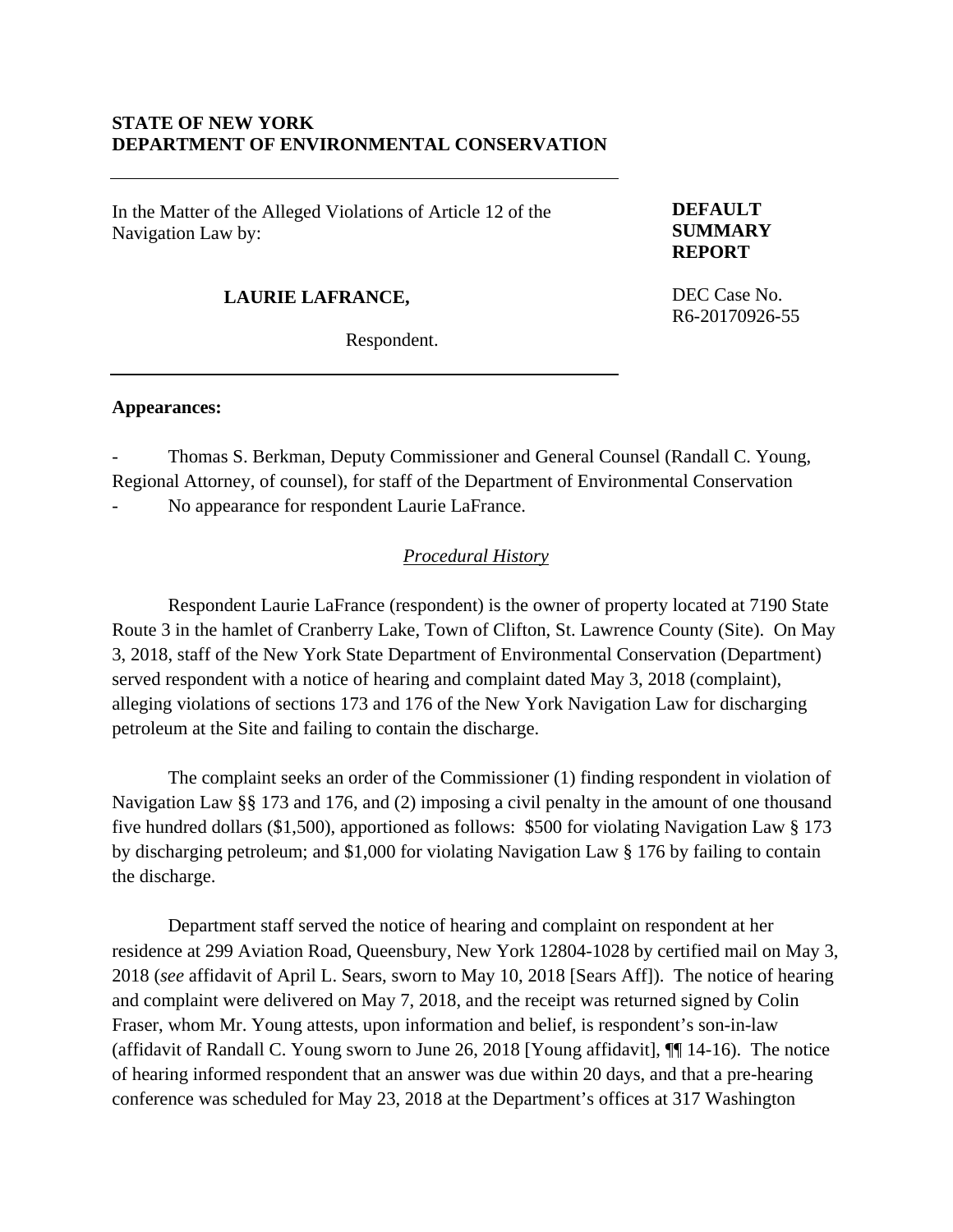Street, Watertown, New York at 1:30 p.m. Respondent did not appear at the pre-hearing conference and did not answer the complaint within 20 days as required pursuant to 6 NYCRR 622.4(a).

Pursuant to section 622.15 of 6 NYCRR, Department staff moved for a default judgment on June 27, 2018, and served respondent with a notice of motion and motion dated the same day (Motion). Department staff's motion papers included a notice of motion and motion, an affidavit from Randall C. Young, Region 6 Regional Attorney, with two exhibits, and an affidavit of service (affidavit of service of April Sears, sworn to June 27, 2018). Staff also submitted a copy of the notice of hearing and complaint to which eight exhibits were attached and an affidavit of service (affidavit of April Sears, sworn to May10, 2018). A list of exhibits is attached to this report.

Ms. LaFrance did not respond to Department staff's motion. As set forth below, this report recommends that the Commissioner grant Department staff's motion.

### *Default Provisions*

In accordance with section  $622.4(a)$  of 6 NYCRR, a respondent upon whom a complaint has been served must file an answer to the complaint within twenty days of the date of such service. Upon a respondent's failure to answer a complaint or failure to appear for a pre-hearing conference or hearing, Department staff may make a motion to an ALJ for a default judgment. Such motion must contain: (i) proof of service upon respondent of the notice of hearing and complaint; (ii) proof of respondent's failure to appear or to file a timely answer; and (iii) a proposed order (*see* 6 NYCRR 622.15[b][1] - [3]).

As the Commissioner has held, "a defaulting respondent is deemed to have admitted the factual allegations of the complaint and all reasonable inferences that flow from them [citations omitted]" (*Matter of Alvin Hunt, d/b/a Our Cleaners*, Decision and Order of the Commissioner, July 25, 2006, at 6). In addition, in support of a motion for a default judgment, staff must "submit some proof of facts sufficient to support the claims charged in a complaint" (*Matter of Greene Technologies Inc*., Ruling of the Commissioner, November 10, 2016, at 3; *see also Matter of American Auto Body & Recovery Inc*., Ruling of the Commissioner, July 2, 2015, at 3; *Matter of Queen City Recycle Center, Inc*., Decision and Order of the Commissioner, December 12, 2013, at 3). Staff is required to support their motion for a default judgment with enough facts to enable the ALJ and the Commissioner to determine that staff has a viable claim (*see Matter of Samber Holding Corp*., Order of the Commissioner, March 12, 2018, at 1 [citing *Woodson v Mendon Leasing Corp.*, 100 NY2d 62, 70-71 (2003)]; *see also State v Williams*, 44 AD3d 1149, 1151-1152 [3d Dept 2007] and CPLR 3215[f]). Department staff's motion papers are sufficient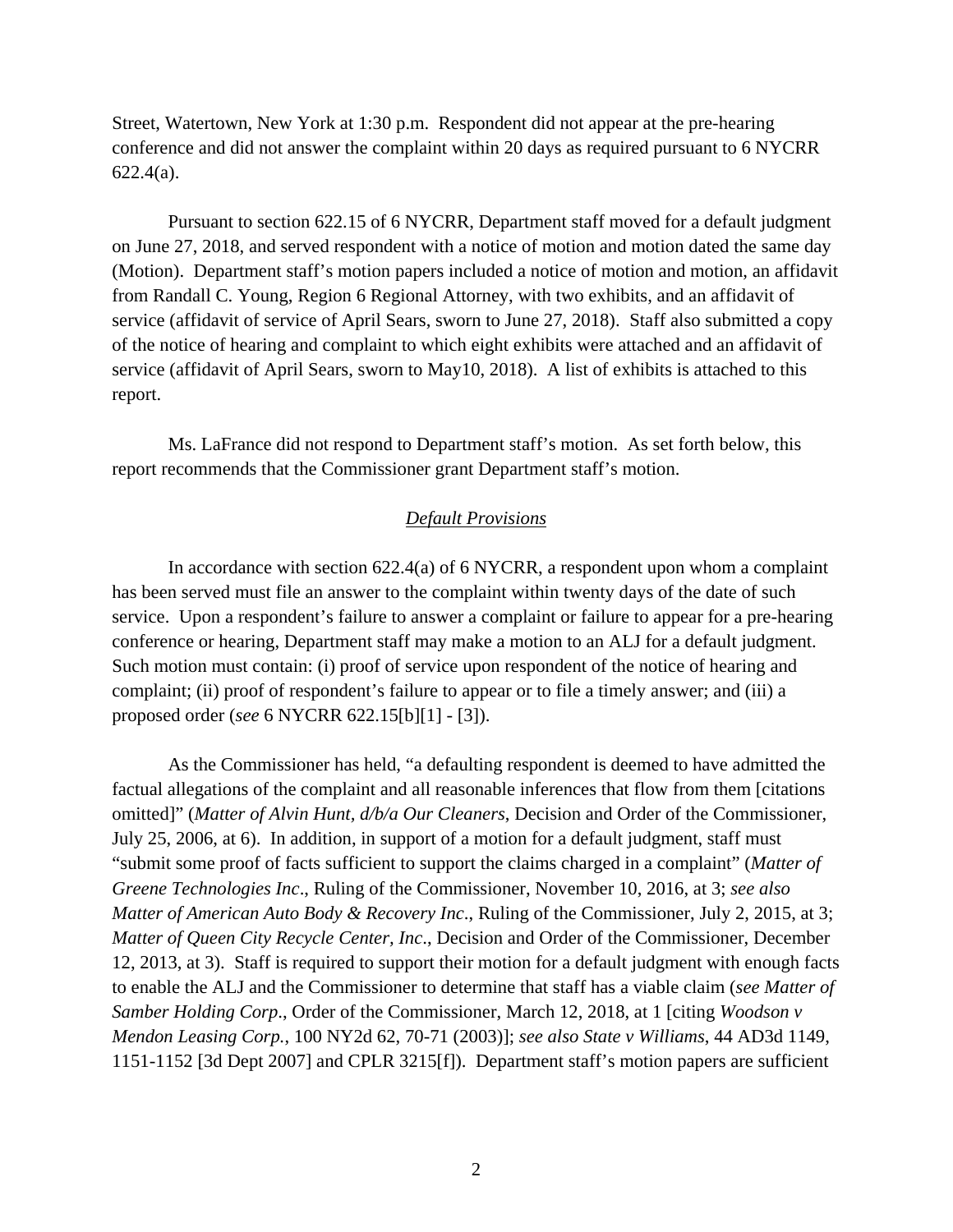to state a claim and to support staff's request for a determination of liability on the part of respondent and an assessment of a civil penalty.

# *Findings of Fact*

- 1. Respondent Laurie LaFrance owns the property located at 7190 State Route 3, Cranberry Lake, in the Town of Clifton, St. Lawrence County (Site) (Young Affidavit ¶ 4; complaint, Exhibits 1 and 2.)
- 2. The Site is located between State Highway 3 and the waters of Cranberry Lake (Young Affidavit  $\P$  5) and is the site of a former marina (complaint  $\P$  4).
- 3. A photograph of a drum located on the Site on or about July 19, 2017 shows oil coating the sides of the drum and staining the ground at the base of the drum (complaint  $\P$  11).
- 4. As of July 22, 2017, waste oil was leaking from a drum and oily rags left outside at the site (complaint  $\P$  10).
- 5. By letter dated July 25, 2017, Matthew W. Duffany, an Environmental Engineer in the Department's Region 6 office, advised respondent that the contents of one drum located on respondent's property behind a chain link fence were "leaking onto the ground," and that she was responsible as the owner of the property for having the contents of the drums on the property characterized, properly disposing of the drums, and addressing any associated impacts to ground water if applicable. Mr. Duffany also advised respondent that if she failed to complete the work to remove the drums and address any impacts, the Department would retain a contractor and seek reimbursement. (Complaint, Exhibit 4.)
- 6. By letter dated September 1, 2017, Mr. Duffany advised respondent that Department staff had made several attempts to contact her at the phone number she provided and asked that she call staff to discuss the requirements to remediate the situation. Mr. Duffany reiterated that the State would seek reimbursement if it incurred costs. (Complaint, Exhibit 5.)
- 7. Department staff referred the matter for enforcement on September 25, 2017 after respondent failed to remove the drum and contaminated soils or grant Department staff access to the property (Young Affidavit ¶ 10).
- 8. Randall Young, Region 6 Regional Attorney, advised respondent by letter dated October 11, 2017, that the Division of Environmental Remediation had referred the matter for enforcement, provided a consent order for respondent to execute, and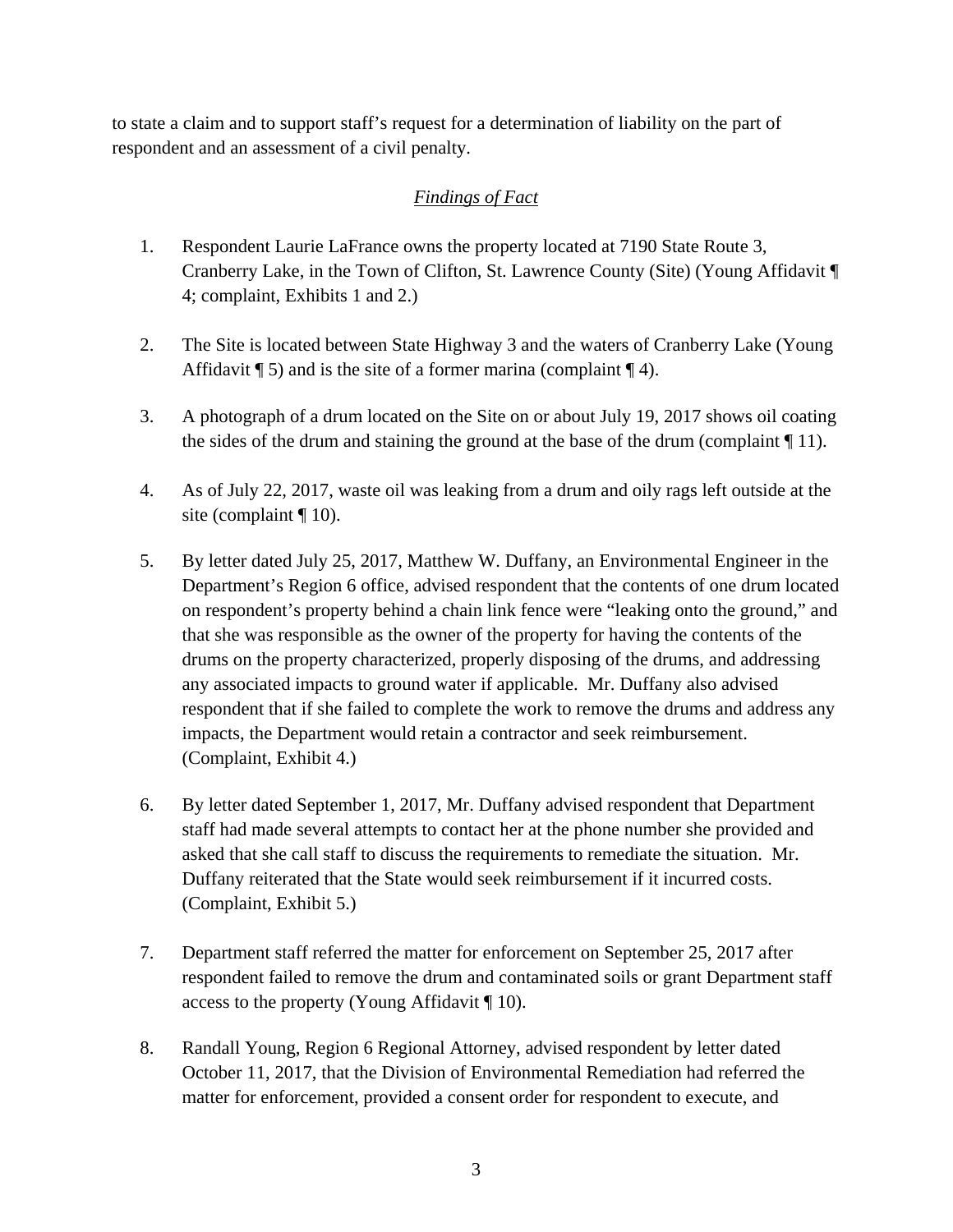requested a response by October 27, 2017 (complaint Exhibit 6).

- 9. Service of the notice of hearing and complaint dated May 3, 2018 was made by certified mail and was received by Colin R. Fraser on May 7, 2018 (Sears Affidavit ¶ B and C).
- 10. The notice of hearing notified respondent that a pre-hearing conference was scheduled for May 23, 2018 at 1:30 p.m. at the Department's Region 6 offices located at 317 Washington Street, Watertown, New York (Young Affidavit ¶ 17). Respondent failed to answer the complaint, and did not appear at the pre-hearing conference. (*Id*. ¶¶ 19 and 20.)
- 11. Service of the motion for a default judgment was made by first class mail on June 27, 2018 (affidavit of April Sears sworn to June 27, 2018 [Sears Aff 2] ¶ B). As of the date of this report, respondent has not replied to the motion.
- 12. Randall Young, Region 6 Regional Attorney, submitted an affidavit in support of the motion for default judgment. He is personally familiar with the proceedings in this matter and has seen the property at 7190 State Route 3, Cranberry Lake, Town of Clifton, New York while spending time in the hamlet of Cranberry Lake and boating on Cranberry Lake. Mr. Young is aware of remedial actions taken at the Site and other facts relevant to this matter through discussions with Department staff and review of the Department's files. (Young Affidavit  $\P$  4.)
- 13. Respondent failed to answer the complaint, failed to appear for the pre-hearing conference on May 23, 2018, and failed to respond to Department Staff's motion for a default judgment (Young Affidavit ¶¶ 18-20).

# *Discussion*

Section 173 of the Navigation Law prohibits the discharge of petroleum. Section 176 of the Navigation Law provides that any person discharging petroleum in the manner prohibited by Section 173 shall immediately undertake to control such discharge. An owner of contaminated property who has control over activities occurring on the property, and reason to believe that petroleum products are stored there, may be liable as a discharger (*see State of New York v Green*, 96 NY2d 403, 407 [2001]). Proof of fault is not a predicate to liability (*see id*.).

Department staff's motion was accompanied by an affidavit from Randall Young, Region 6 Regional Attorney. Mr. Young is familiar with the property, the remedial work done at the property and the Department's files in this matter. He has also discussed the matter with Department staff (Young Affidavit ¶ 4). According to Mr. Young, a business known as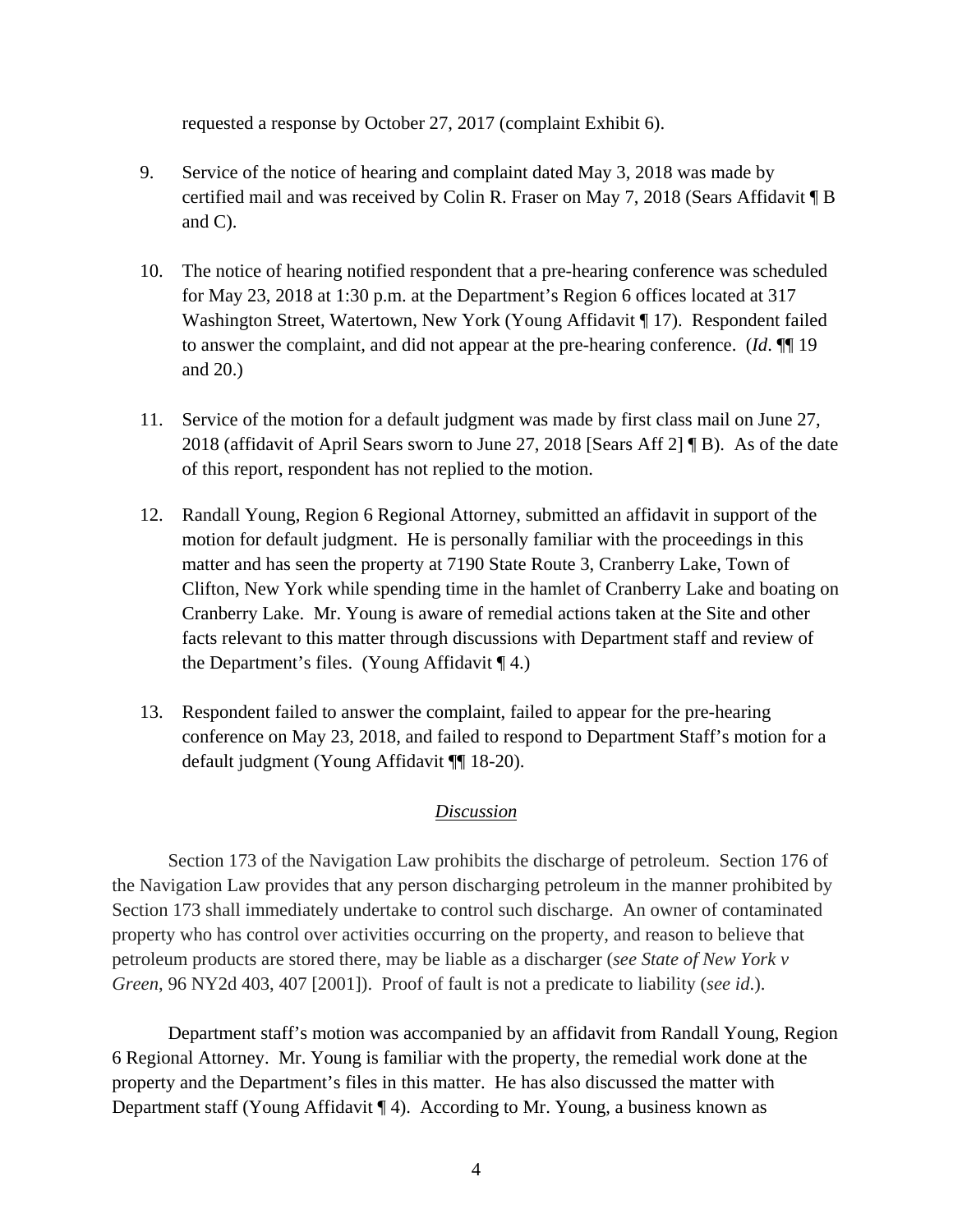Emporium Marina formerly operated at the Site and, upon information and belief, respondent's husband William LaFrance operated Emporium Marina prior to his death in January 2010 (Young Affidavit ¶ 5). Thus, respondent had reason to know that drums were stored on the Site and that the drums contained petroleum products.

Department staff's motion papers include letters from Department staff to respondent that demonstrate staff's attempts to resolve the alleged violations. Department staff wrote to respondent at her residence on July 25, 2017, requesting that she remove the leaking drum and contaminated soils, or provide Site access to Department staff and State contractors so they could address the discharge (*see* complaint, Exhibit 4). Staff wrote a second letter to respondent on September 1, 2017, after she failed to remove the drum and contaminated soils, or grant staff access to the Site (*see* complaint, Exhibit 5). Staff noted that it was under the impression, based on an initial conversation with respondent, that respondent was working with an environmental contractor and that staff had made several subsequent, unsuccessful attempts to contact respondent at the phone number she provided. On October 11, 2017, Mr. Young sent respondent a proposed consent order alleging violations of the Navigation Law (*see* complaint Exhibit 6). Respondent did not execute the consent order. On or about December 4, 2017, a contractor hired by respondent removed the drum and contaminated soils from the Site (*see* Young Affidavit ¶ 12; complaint, Exhibit 8).

Department staff's papers included a photograph of the drum at the Site as of July 19, 2017 and a similar photograph taken on September 14, 2017 showing no changes in Site conditions (*see* complaint, Exhibits 3 and 7). Department staff also submitted a copy of the report dated March 1, 2018 prepared by NRC NY Environmental Services. Inc. for Laurie LaFrance for NYSDEC Spill Number 1704032 (*see* complaint, Exhibit 8). According to the report, NRC provided spill closure services, including the remediation of petroleum impacted soil, at the former Emporium Marine located at 7190 State Route 3 in Cranberry Lake on December 4, 2017 (complaint, Exhibit 8 at 1). The report explains that a spill occurred as a result of a 55-gallon poly drum failure, and approximately one-gallon of petroleum was released (*id*.).

Department staff's submissions establish that a discharge of petroleum occurred at the Site, and that respondent failed to contain the discharge in a timely manner. As the owner of the property where the discharge occurred, respondent is a responsible party under the Navigation Law (*State of New York v Green*, 96 NY2d 403, 407). The record also shows that Department staff served respondent with the notice of hearing and complaint and that respondent failed to file an answer to the complaint and failed to appear at a pre-hearing conference scheduled for May 23, 2017. In addition, respondent was served with the motion for default judgment on June 27, 2018 and failed to respond.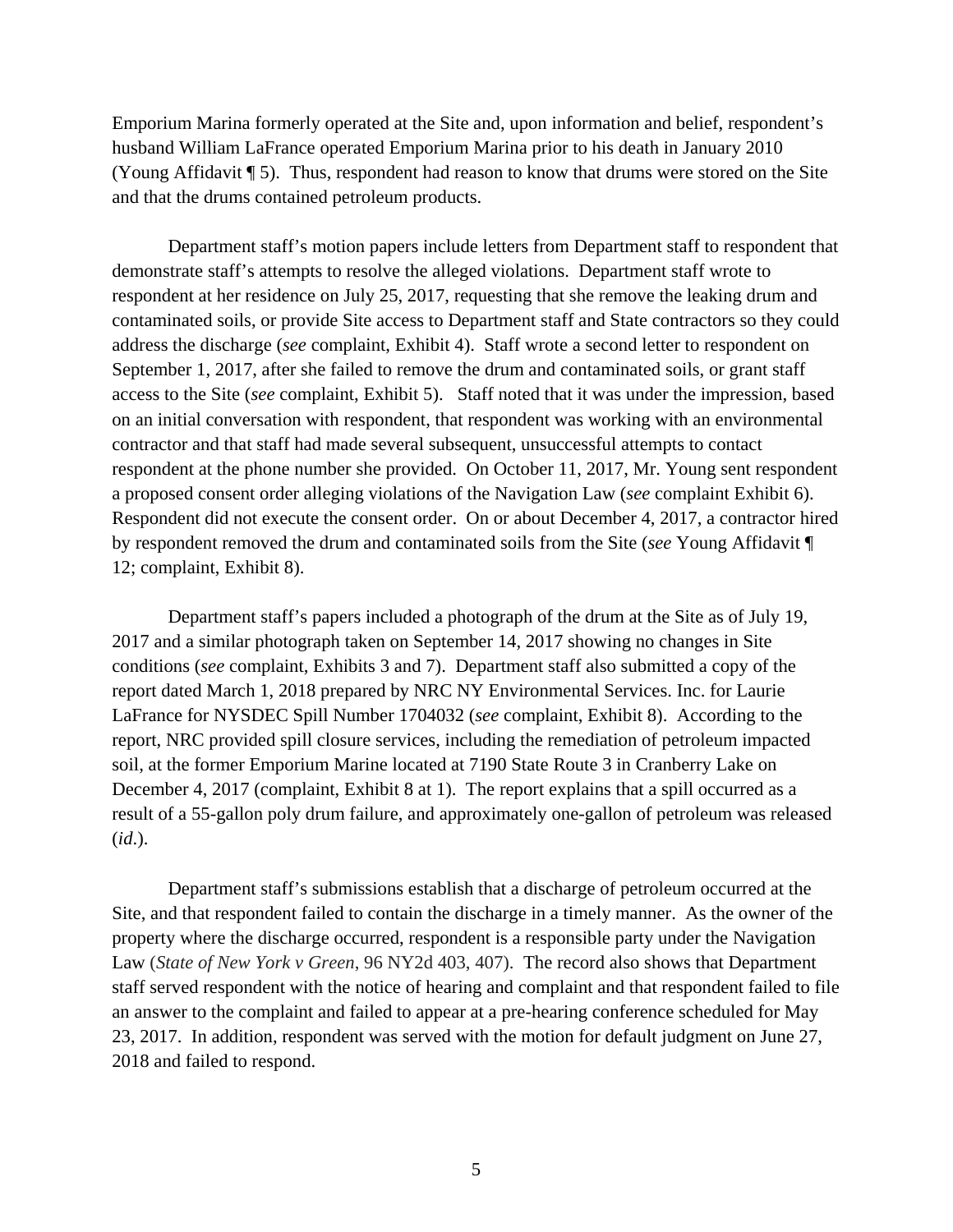Section 192 of the Navigation Law provides for a civil penalty of up to \$25,000 per day for each violation of the provisions of article 12 of the Navigation Law. Mr. Young states in his affidavit that in his experience, Department staff would generally seek a penalty substantially greater than \$1,500 for a discharge of petroleum to the environment and provided a copy of DEE-22 showing that a spill to a sump, which is not a discharge to the environment, has a penalty range of \$2,500 to \$7,500 (Young Affidavit ¶ 21). Mr. Young states the proposed penalty takes into account mitigating factors, including that the marina operated by respondent's husband at the Site is no longer in business, and that respondent had the contractors take actions beyond addressing the violations alleged by staff, including the removal of drums and a tank that were not subject to this enforcement action (*id*. ¶ 22). A penalty is warranted here given the effort Department staff had to expend over several months to have respondent remediate the spill. The requested penalty is far below the statutory penalty and below the penalty ranges in DEE-22 for less serious violations. Department staff is entitled to a default judgment in this matter pursuant to section 622.15 of 6 NYCRR.

### *Recommendations*

Based upon the foregoing, the Commissioner should issue an order:

- 1. Granting Department staff's motion for default, and finding respondent in default pursuant to 6 NYCRR 622.15;
- 2. Holding respondent in violation of section 173 of the Navigation Law for discharging petroleum at the Site;
- 3. Holding respondent in violation of section 176 of the Navigation Law for failing to contain the discharge; and
- 4. Directing respondent to pay a civil penalty of one thousand five hundred (\$1,500) dollars.

 $/s/$ 

 Lisa A. Wilkinson Administrative Law Judge

Dated: Albany, New York August 8, 2018